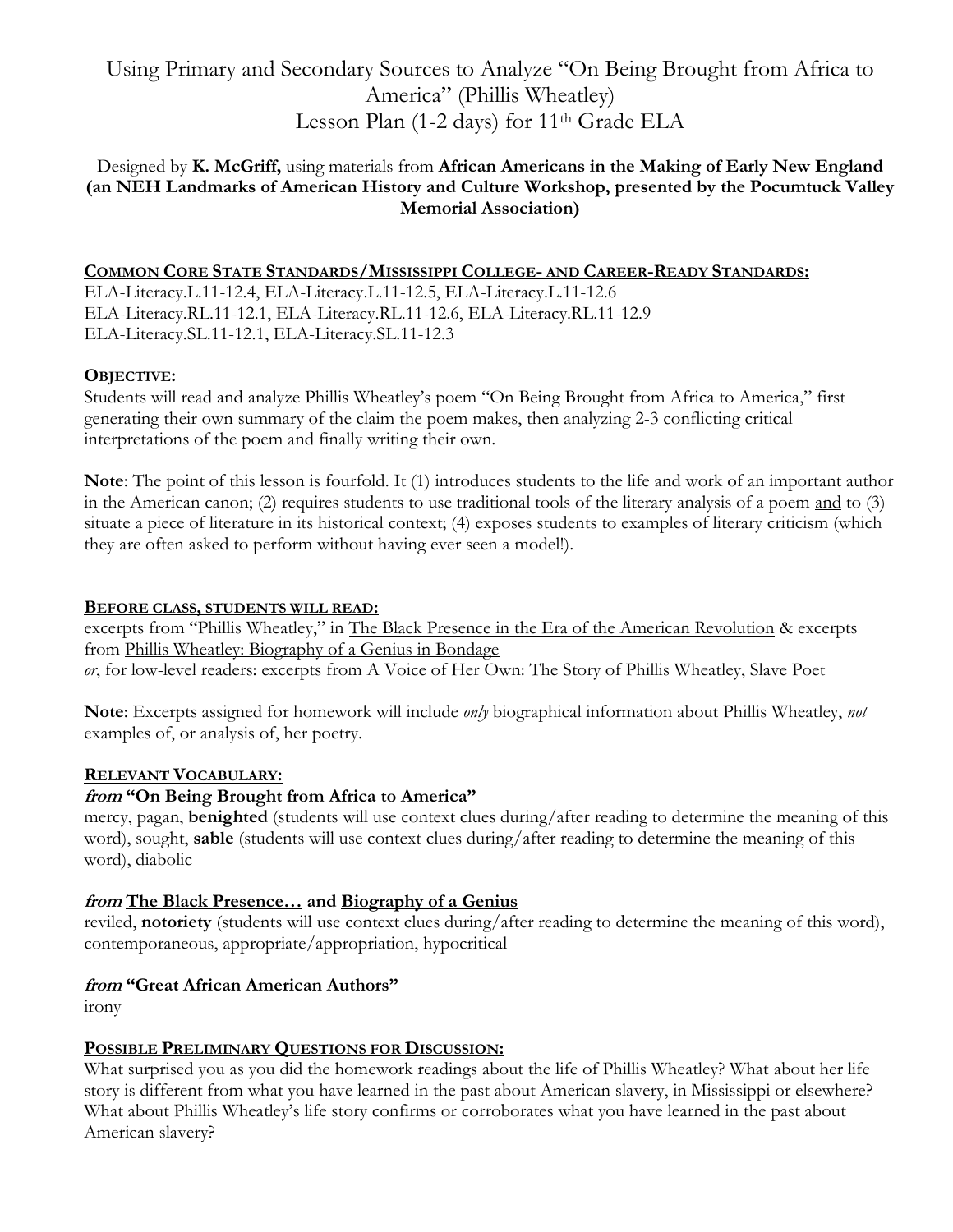A 2007 survey (Pew Research Center's Forum on Religion & Public Life) found that 83% of black Americans identify as Christian – a significantly higher percentage than in the American population at large. Why? Why are so many black Americans Christians? Consider your own community and what you know about the racial and religious history of the United States.

How do we, living in 2017, know what slavery is like? From what kinds of sources do we get our information about it? What did enslaved people say about it? If you've not read the words of enslaved people about slavery – or even if you have – what do you imagine they would have said?

What would you expect a poem called "On Being Brought from Africa to America," written by an enslaved woman in 1768, to be about? Before you have read it, what predictions do you have?

# **DIRECT INSTRUCTION 1:**

Distribute copies of "On Being Brought from Africa to America." Introduce vocabulary that students will encounter in the poem. Direct them to underline or mark the words "benighted" and "sable" on their copy of the poem; these words they'll determine the meaning of using context clues or other strategies from their vocabulary notebooks as they work on interpreting the poem.

Have students read the poem silently, then read it aloud and/or have a strong reader read it aloud to the class.

# **WORK PERIOD 1:**

Direct students to work first independently; then confer with a partner/small group to write a summary, in contemporary language, of the poem/of the argument the speaker makes in the poem, using the following questions as a guide:

The title of the poem is "On Being Brought from Africa to America." Is the speaker's attitude about being brought from Africa to America positive or negative? How do you know? What words in the poem have positive/negative connotations?

What words, phrases, or lines in the poem are associated with Africa or Africans? What words, phrases, or lines are about America?

Based on the way the word is used in context, what does "benighted" probably mean? How do you know? What other words in the poem are synonyms of "benighted"? What about the word "sable"?

Find the verbs in the poem. What verb tenses does Wheatley use? Which verbs are in past tense, and why? Which are in present tense, and why? Does Wheatley use future tense? If so, where, and why?

Line 6 is punctuated with quotation marks. Why? Who is Wheatley quoting?

Based only on the text on the page, who is the intended audience for the poem? How do you know?

Carefully reread lines 7-8. What does Wheatley want to make sure her audience understands?

## **DISCUSSION:**

Question students about their findings during the work period.

What is the central claim of "On Being Brought from Africa to America"? What reason(s) or evidence does the speaker give in support of this claim? (Discuss questions from the work period as necessary.)

What is surprising to you about the message of this poem? Does it match the predictions we made just before reading it?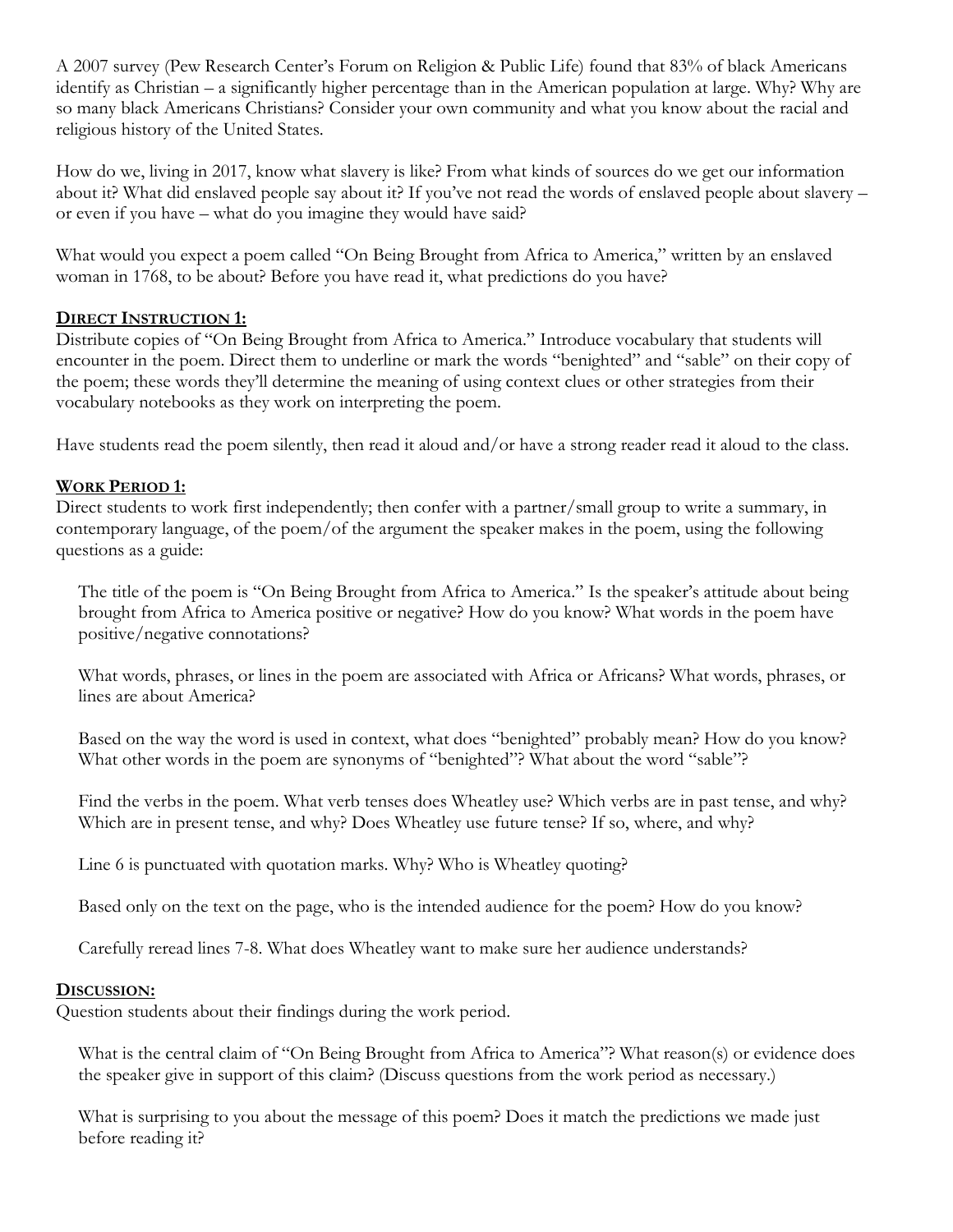This poem has been called "the most reviled poem in African American literature." Why do you think that is? Do you agree with that assessment? Is there another way to read this poem?

### **DIRECT INSTRUCTION 2:**

Introduce vocabulary that students will encounter in the secondary sources/literary criticism. Distribute the following excerpt from "Phillis Wheatley," in The Black Presence in the Era of the American Revolution:

A black voice in the Christian white wilderness cries out in these lines. After all the obvious comments are duly made—she rejects her heritage, she accepts the myth of Cain, she expects her soul to be whitewashed in heaven there is still much undiminished spirit to be found in this little poem. The charged voice of the outraged girl, defending "our sable race" against a "scornful eye," is rightfully stored in the mind.

Have students read this excerpt to themselves, then read it aloud. Question them about this interpretation of the poem. Where do these authors, Sidney Kaplan and Emma Nogrady Kaplan, point out the same things we noticed the first time we analyzed the poem? What do they say that's new? What do they say in Phillis Wheatley's defense? What evidence from the text of the poem do they use to support this defense of her?

Distribute the following excerpt from Phillis Wheatley: Biography of a Genius in Bondage, then point out the word "notoriety", and direct students to underline or mark it; they'll determine the meaning of it using context clues or other strategies from their vocabulary notebooks.

Modern critics have accused Wheatley, or at least the primary voice in her poem, of rejecting her African heritage and engaging in racial self-hatred. But such critics confuse accommodation with appropriation. Like many authors of African descent who followed her, Wheatley repeatedly appropriates the values of Christianity to judge and find wanting hypocritical self-styled Christians of European descent. Theologically, Wheatley perceives her capture in Africa as leading to a fortunate fall that allows her formerly "benighted soul" to rise to embrace Christianity. [...T]he "mercy" acknowledged in "On Being Brought from Africa to America" is granted not only to the speaker of the latter poem. The "Father of mercy," through her poetry, also grants it to her readers, who must choose between being among the "Some [who] view our sable race with scornful eye" and those who embrace the truth and "Remember [that], *Christians*, *Negros*, black as *Cain*, / May be refin'd, and join th' angelic train."

Wheatley's position is completely consistent with belief in an omniscient and benevolent deity, but it does not necessarily imply that she either accepts or endorses slavery. Physical slavery paradoxically leads to the spiritual freedom offered to the servants, slaves, of Christ.

#### **WORK PERIOD 2:**

Direct students to work independently to read and answer the following questions about the excerpt from Carretta's biography. Before full-class discussion, allow them 2-3 minutes to discuss these questions with a partner or small group.

According to Vincent Carretta, what do "[m]odern critics" say about "On Being Brought from Africa to America"? Does Carretta agree with them?

According to Carretta, what do "such critics" get wrong about this poem?

What, according to Carretta, is Wheatley's real purpose in addressing Christians?

How does Wheatley use language that will make her Christian audience more likely to listen to what she has to say?

BONUS: What does Carretta say in this passage about Phillis Wheatley's religious beliefs? Does this support or conflict with his analysis of the poem?